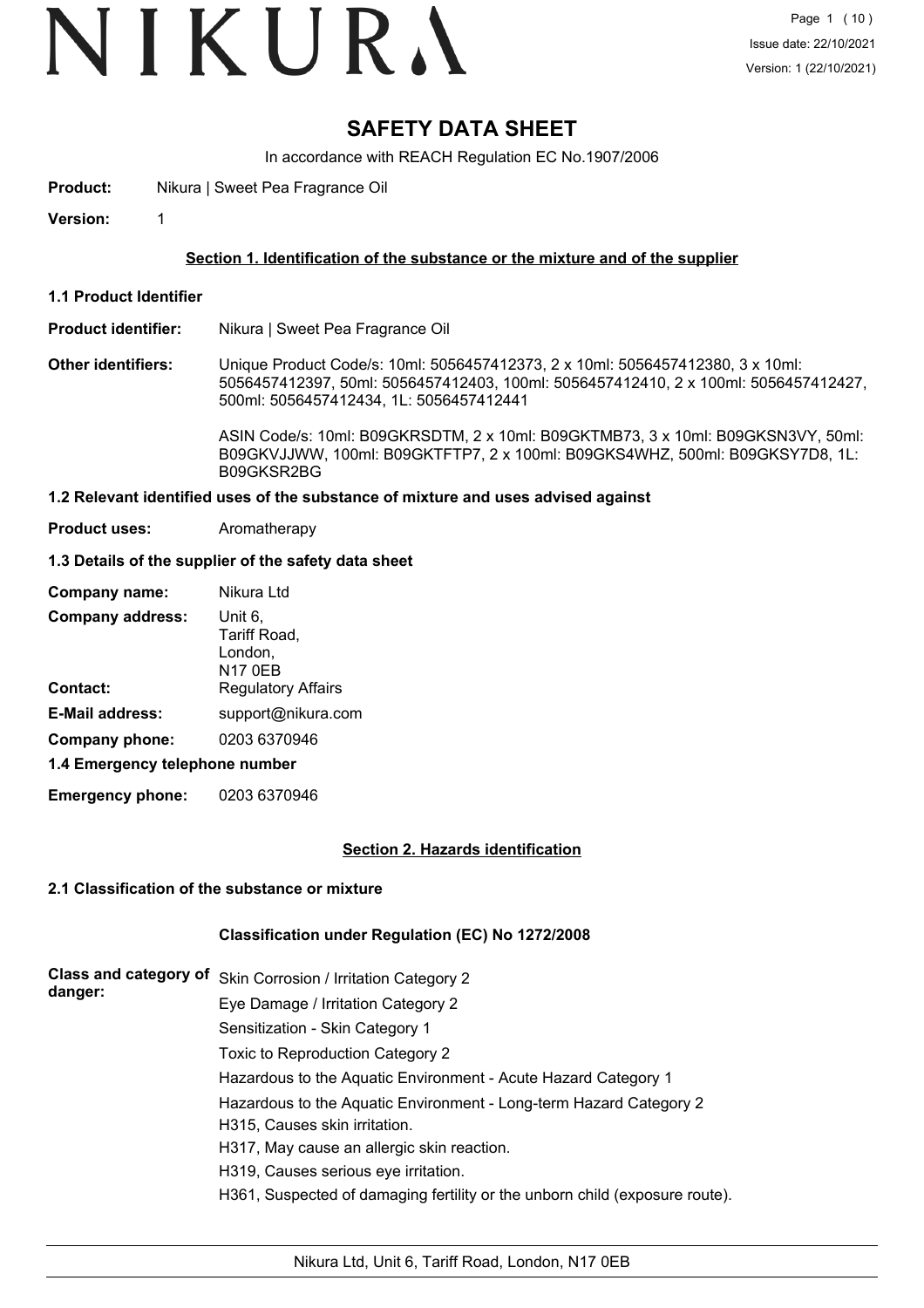### **SAFETY DATA SHEET**

In accordance with REACH Regulation EC No.1907/2006

| Product:                            |   | Nikura   Sweet Pea Fragrance Oil                                                                                                                                                                                                                                                                                                                                                                         |
|-------------------------------------|---|----------------------------------------------------------------------------------------------------------------------------------------------------------------------------------------------------------------------------------------------------------------------------------------------------------------------------------------------------------------------------------------------------------|
| <b>Version:</b>                     | 1 |                                                                                                                                                                                                                                                                                                                                                                                                          |
| danger:                             |   | Class and category of H400, Very toxic to aquatic life.<br>H411, Toxic to aquatic life with long lasting effects.                                                                                                                                                                                                                                                                                        |
| 2.2 Label elements                  |   |                                                                                                                                                                                                                                                                                                                                                                                                          |
|                                     |   |                                                                                                                                                                                                                                                                                                                                                                                                          |
|                                     |   | Classification under Regulation (EC) No 1272/2008                                                                                                                                                                                                                                                                                                                                                        |
| Signal word:                        |   | Warning                                                                                                                                                                                                                                                                                                                                                                                                  |
| <b>Hazard statements:</b>           |   | H315, Causes skin irritation.                                                                                                                                                                                                                                                                                                                                                                            |
|                                     |   | H317, May cause an allergic skin reaction.                                                                                                                                                                                                                                                                                                                                                               |
|                                     |   | H319, Causes serious eye irritation.                                                                                                                                                                                                                                                                                                                                                                     |
|                                     |   | H361, Suspected of damaging fertility or the unborn child (exposure route).                                                                                                                                                                                                                                                                                                                              |
|                                     |   | H400, Very toxic to aquatic life.                                                                                                                                                                                                                                                                                                                                                                        |
|                                     |   | H411, Toxic to aquatic life with long lasting effects.                                                                                                                                                                                                                                                                                                                                                   |
| <b>Supplemental</b><br>Information: |   | EUH208, Contains 2-Methyl-3-(p-isopropylphenyl)propionaldehyde, Allyl alpha-ionone, Allyl<br>cyclohexanepropionate, Dimethylcyclohex-3-ene-1-carbaldehyde (isomer unspecified), Ethyl<br>methylphenylglycidate, Hydroxycitronellal, Linalyl acetate, alpha-Amylcinnamaldehyde, alpha-<br>Hexylcinnamaldehyde, alpha-iso-Methylionone, d-Limonene, p-Anisyl acetate. May produce an<br>allergic reaction. |
| <b>Precautionary</b>                |   | P261, Avoid breathing vapour or dust.                                                                                                                                                                                                                                                                                                                                                                    |
| statements:                         |   | P264, Wash hands and other contacted skin thoroughly after handling.                                                                                                                                                                                                                                                                                                                                     |
|                                     |   | P272, Contaminated work clothing should not be allowed out of the workplace.                                                                                                                                                                                                                                                                                                                             |
|                                     |   | P273, Avoid release to the environment.                                                                                                                                                                                                                                                                                                                                                                  |
|                                     |   | P280, Wear protective gloves/eye protection/face protection.                                                                                                                                                                                                                                                                                                                                             |
|                                     |   | P302/352, IF ON SKIN: Wash with plenty of soap and water.                                                                                                                                                                                                                                                                                                                                                |
|                                     |   | P305/351/338, IF IN EYES: Rinse cautiously with water for several minutes. Remove contact<br>lenses, if present and easy to do. Continue rinsing.<br>P308/313, IF exposed or concerned: Get medical advice/attention.                                                                                                                                                                                    |
|                                     |   | P333/313, If skin irritation or rash occurs: Get medical advice/attention.                                                                                                                                                                                                                                                                                                                               |
|                                     |   | P337/313, If eye irritation persists: Get medical advice/attention.                                                                                                                                                                                                                                                                                                                                      |
|                                     |   | P362, Take off contaminated clothing and wash before reuse.                                                                                                                                                                                                                                                                                                                                              |
|                                     |   | P391, Collect spillage.                                                                                                                                                                                                                                                                                                                                                                                  |
|                                     |   | P405, Store locked up.                                                                                                                                                                                                                                                                                                                                                                                   |
|                                     |   | P501, Dispose of contents/container to approved disposal site, in accordance with local                                                                                                                                                                                                                                                                                                                  |
|                                     |   | regulations.<br>P202, Do not handle until all safety precautions have been read and understood.                                                                                                                                                                                                                                                                                                          |
| Pictograms:                         |   |                                                                                                                                                                                                                                                                                                                                                                                                          |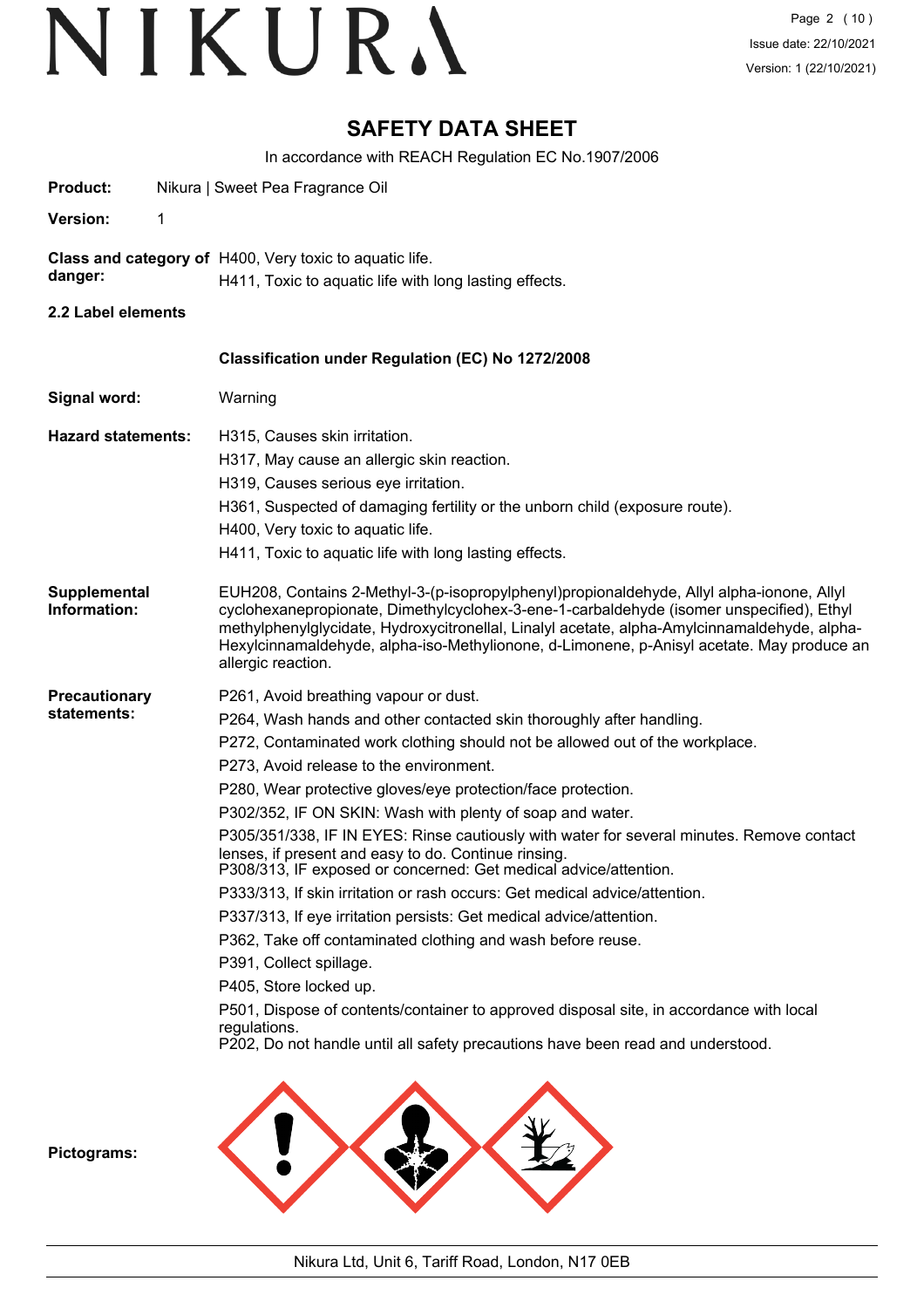### **SAFETY DATA SHEET**

In accordance with REACH Regulation EC No.1907/2006

**Product:** Nikura | Sweet Pea Fragrance Oil

**Version:** 1

**2.3 Other hazards**

**Other hazards:** None

#### **Section 3. Composition / information on ingredients**

### **3.2 Mixtures**

#### **Contains:**

| <b>Name</b>                                                                           | <b>CAS</b> | <b>EC</b> | <b>REACH Registration</b><br>No. | $\%$      | <b>Classification for</b><br>(CLP) 1272/2008                                                                                            |
|---------------------------------------------------------------------------------------|------------|-----------|----------------------------------|-----------|-----------------------------------------------------------------------------------------------------------------------------------------|
| Benzyl salicylate                                                                     | 118-58-1   | 204-262-9 |                                  | $5 - 10%$ | Skin Sens. 1B-Aquatic<br>Chronic 3;H317-H412,-                                                                                          |
| alpha-<br>Amylcinnamaldehyde                                                          | 122-40-7   | 204-541-5 |                                  | $5 - 10%$ | Skin Sens. 1B-Aquatic<br>Chronic 2:H317-H411.-                                                                                          |
| alpha-Methyl-1,3-<br>benzodioxole-5-<br>propionaldehyde                               | 1205-17-0  | 214-881-6 |                                  | $5 - 10%$ | Skin Sens. 1B-Repr. 2-<br>Aquatic Chronic 2;<br>H317-H361-H411,-                                                                        |
| Linalyl acetate                                                                       | 115-95-7   | 204-116-4 |                                  | 5-<10%    | Skin Irrit. 2-Skin Sens.<br>1B;H315-H317 -                                                                                              |
| alpha-iso-Methylionone                                                                | 127-51-5   | 204-846-3 |                                  | $5 - 10%$ | Skin Sens. 1B-Aquatic<br>Chronic 2;H317-H411,-                                                                                          |
| lalpha-<br>Hexylcinnamaldehyde                                                        | 101-86-0   | 202-983-3 |                                  | $5 - 10%$ | Skin Sens. 1B-Aquatic<br>Acute 1-Aquatic<br>Chronic 2; H317-H400-<br>H411.-                                                             |
| ldl-Citronellol                                                                       | 106-22-9   | 203-375-0 |                                  | 5-<10%    | Skin Irrit. 2-Eye Irrit. 2-<br>Skin Sens. 1B;H315-<br>H317-H319.-                                                                       |
| 1,3,4,6,7,8-Hexahydro-<br>4,6,6,7,8,8-<br>hexamethylcyclopenta-<br>gamma-2-benzopyran | 1222-05-5  | 214-946-9 |                                  | $5 - 10%$ | Aquatic Acute 1-<br>Aquatic Chronic 1;<br>H410,-                                                                                        |
| cis-3-Hexenyl salicylate                                                              | 65405-77-8 | 265-745-8 |                                  | $5 - 10%$ | Aquatic Acute 1-<br>Aquatic Chronic 2;<br>H400-H411,-                                                                                   |
| Linalool                                                                              | 78-70-6    | 201-134-4 |                                  | 5-<10%    | Skin Irrit. 2-Eye Irrit. 2-<br>Skin Sens. 1B;H315-<br>H317-H319.-                                                                       |
| ld-Limonene                                                                           | 5989-27-5  | 227-813-5 |                                  | $5 - 10%$ | Flam. Liq. 3-Skin Irrit.<br>2-Skin Sens. 1B-Asp.<br>Tox 1-Aquatic Acute 1-<br>Aquatic Chronic 3:<br>H226-H304-H315-<br>H317-H400-H412,- |
| Allyl alpha-ionone                                                                    | 79-78-7    | 201-225-9 |                                  | $1 - 5%$  | Skin Sens. 1B-Aquatic<br>Chronic 2:H317-H411.-                                                                                          |
| Allyl<br>cyclohexanepropionate                                                        | 2705-87-5  | 220-292-5 |                                  | $1 - 5%$  | Acute Tox. 4-Acute<br>Tox. 4-Acute Tox. 4-<br>Skin Sens. 1-Aquatic<br>Acute 1-Aquatic<br>Chronic 1:H302-H312-<br>H317-H332-H410,-       |
| Ethyl<br>methylphenylglycidate                                                        | 77-83-8    | 201-061-8 |                                  | $1 - 5%$  | Skin Sens. 1B-Aquatic<br>Chronic 2; H317-H411,-                                                                                         |
| Hydroxycitronellal                                                                    | 107-75-5   | 203-518-7 |                                  | $1 - 5%$  | Eye Irrit. 2-Skin Sens.<br>1B;H317-H319,-                                                                                               |
| Dimethylcyclohex-3-<br>ene-1-carbaldehyde<br>(isomer unspecified)                     | 27939-60-2 | 248-742-6 |                                  | $1 - 5%$  | Skin Irrit. 2-Eye Irrit. 2-<br>Skin Sens. 1B-Aquatic<br>Chronic 2;H315-H317-<br>H319-H411,-                                             |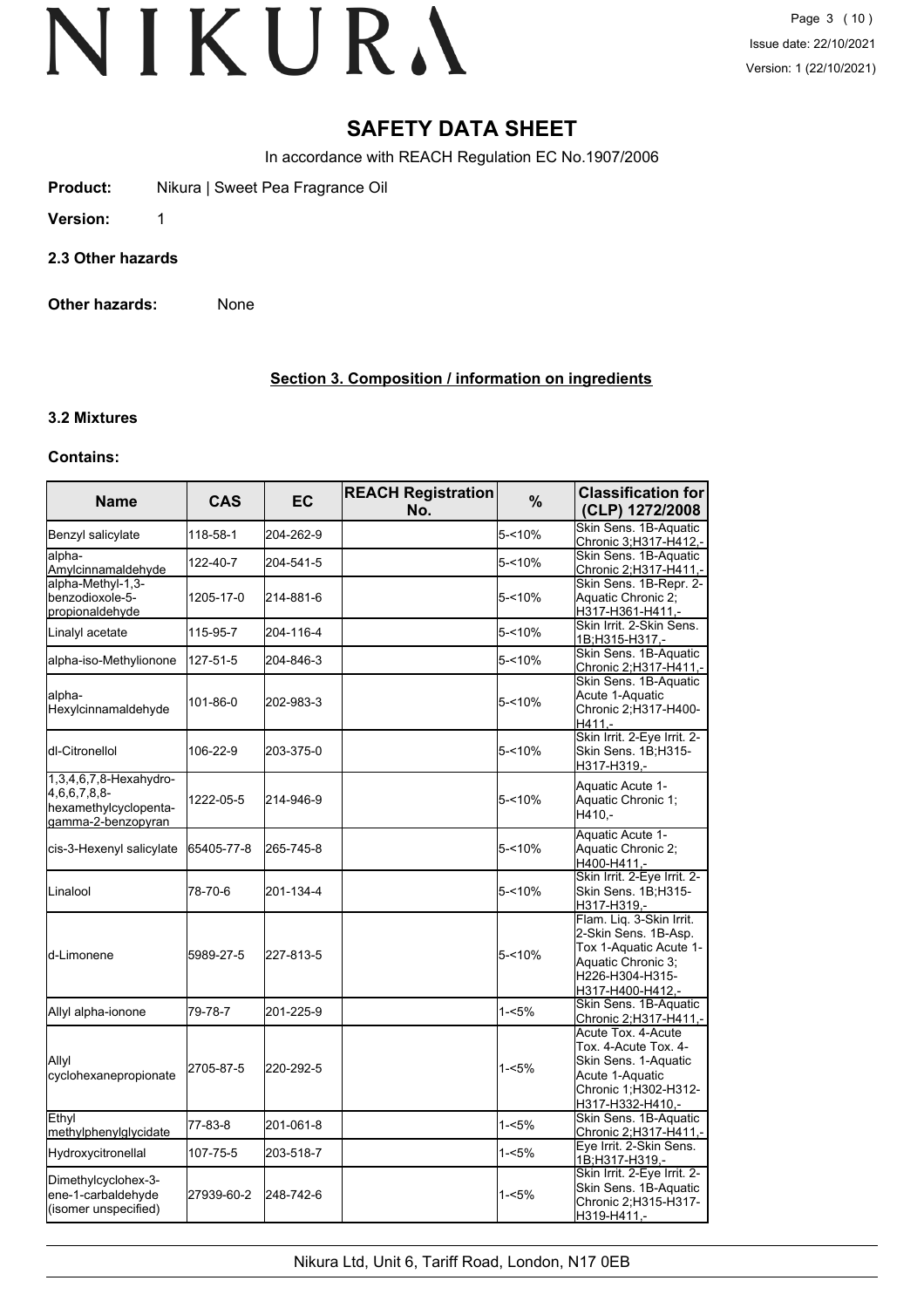### **SAFETY DATA SHEET**

In accordance with REACH Regulation EC No.1907/2006

**Product:** Nikura | Sweet Pea Fragrance Oil

#### **Version:** 1

| 2-Methyl-3-(p-<br>(isopropylphenyl<br><b>Ipropionaldehyde</b> | 103-95-7 | 203-161-7 | $1 - 5%$    | lSkin Irrit, 2-Skin Sens.<br>1B-Aquatic Chronic 3;<br>H315-H317-H412.-                                                                 |
|---------------------------------------------------------------|----------|-----------|-------------|----------------------------------------------------------------------------------------------------------------------------------------|
| <b>I</b> p-Anisyl acetate                                     | 104-21-2 | 203-185-8 | $1 - 5%$    | Skin Sens. 1B;H317,-                                                                                                                   |
| Myrcene                                                       | 123-35-3 | 204-622-5 | $0.1 - 1\%$ | Flam. Lig. 3-Skin Irrit.<br>2-Eye Irrit. 2-Asp. Tox<br>1-Aquatic Acute 1-<br>Aquatic Chronic 2;<br>H226-H304-H315-<br>H319-H400-H411.- |

#### **Substances with Community workplace exposure limits:**

Not Applicable

**Substances that are persistent, bioaccumulative and toxic or very persistent and very bioaccumulative, greater than 0.1%:**

Not Applicable

#### **Section 4. First-aid measures**

#### **4.1 Description of first aid measures**

| Inhalation:    | Remove from exposure site to fresh air, keep at rest, and obtain medical attention.                                                 |
|----------------|-------------------------------------------------------------------------------------------------------------------------------------|
| Eye exposure:  | IF IN EYES: Rinse cautiously with water for several minutes. Remove contact lenses, if present<br>and easy to do. Continue rinsing. |
| Skin exposure: | IF ON SKIN: Wash with plenty of soap and water.                                                                                     |
| Ingestion:     | Rinse mouth with water and obtain medical attention.                                                                                |
|                |                                                                                                                                     |

#### **4.2 Most important symptoms and effects, both acute and delayed**

Causes skin irritation.

May cause an allergic skin reaction.

Causes serious eye irritation.

Suspected of damaging fertility or the unborn child (exposure route).

#### **4.3 Indication of any immediate medical attention and special treatment needed**

None expected, see Section 4.1 for further information.

#### **SECTION 5: Firefighting measures**

#### **5.1 Extinguishing media**

Suitable media: Carbon dioxide, Dry chemical, Foam.

#### **5.2 Special hazards arising from the substance or mixture**

In case of fire, may be liberated: Carbon monoxide, Unidentified organic compounds.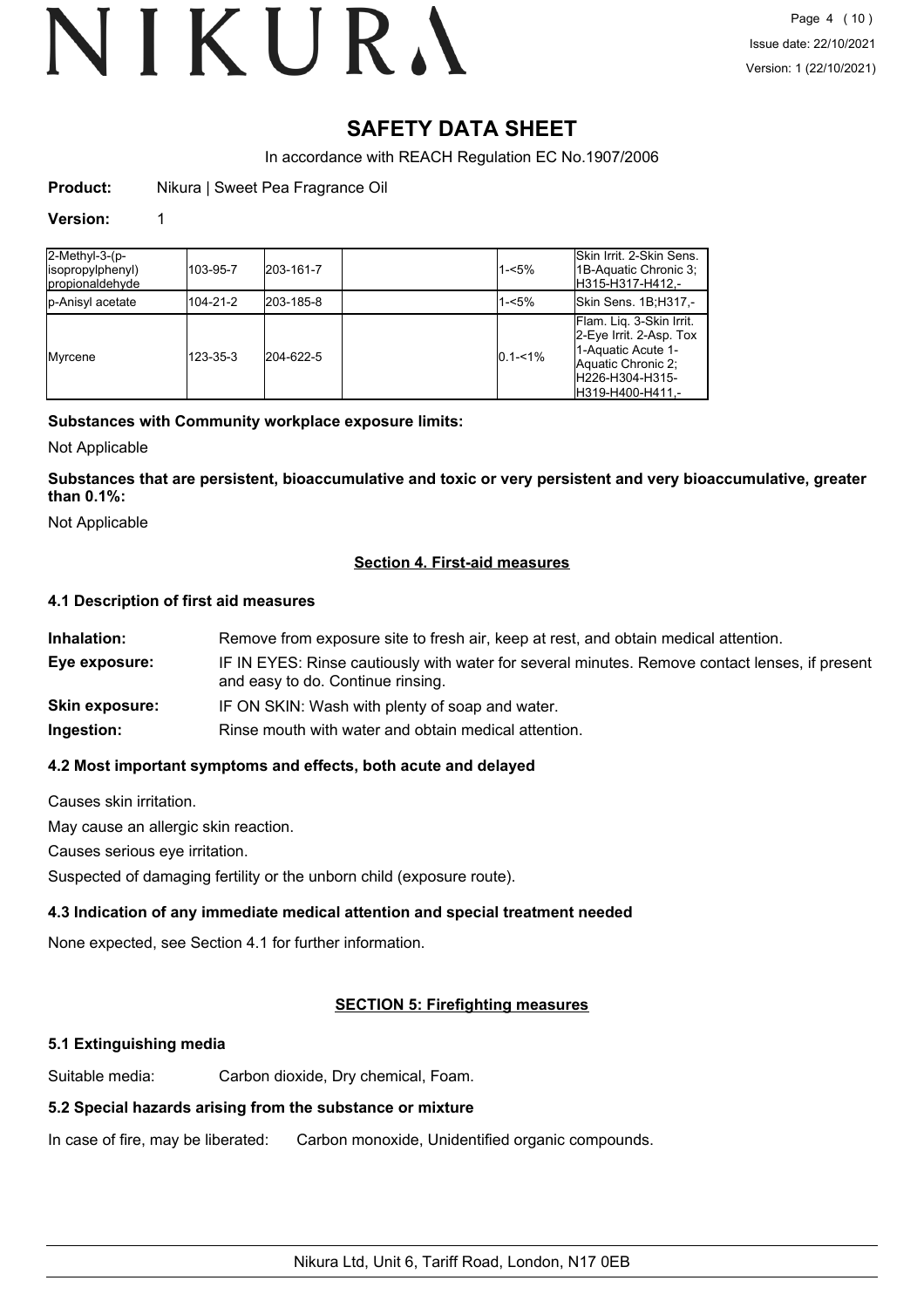### **SAFETY DATA SHEET**

In accordance with REACH Regulation EC No.1907/2006

**Product:** Nikura | Sweet Pea Fragrance Oil

**Version:** 1

#### **5.3 Advice for fire fighters:**

In case of insufficient ventilation, wear suitable respiratory equipment.

#### **Section 6. Accidental release measures**

#### **6.1 Personal precautions, protective equipment and emergency procedures:**

Avoid inhalation. Avoid contact with skin and eyes. See protective measures under Section 7 and 8.

#### **6.2 Environmental precautions:**

Keep away from drains, surface and ground water, and soil.

#### **6.3 Methods and material for containment and cleaning up:**

Remove ignition sources. Provide adequate ventilation. Avoid excessive inhalation of vapours. Contain spillage immediately by use of sand or inert powder. Dispose of according to local regulations.

#### **6.4 Reference to other sections:**

Also refer to sections 8 and 13.

#### **Section 7. Handling and storage**

#### **7.1 Precautions for safe handling:**

Keep away from heat, sparks, open flames and hot surfaces. - No smoking. Use personal protective equipment as required. Use in accordance with good manufacturing and industrial hygiene practices. Use in areas with adequate ventilation Do not eat, drink or smoke when using this product.

#### **7.2 Conditions for safe storage, including any incompatibilities:**

Store in a well-ventilated place. Keep container tightly closed. Keep cool. Ground/bond container and receiving equipment. Use explosion-proof electrical, ventilating and lighting equipment. Use only non-sparking tools. Take precautionary measures against static discharge.

#### **7.3 Specific end use(s):**

Aromatherapy: Use in accordance with good manufacturing and industrial hygiene practices.

#### **Section 8. Exposure controls/personal protection**

#### **8.1 Control parameters**

Workplace exposure limits: Not Applicable

#### **8.2 Exposure Controls**

#### **Eye / Skin Protection**

Wear protective gloves/eye protection/face protection

#### **Respiratory Protection**

Nikura Ltd, Unit 6, Tariff Road, London, N17 0EB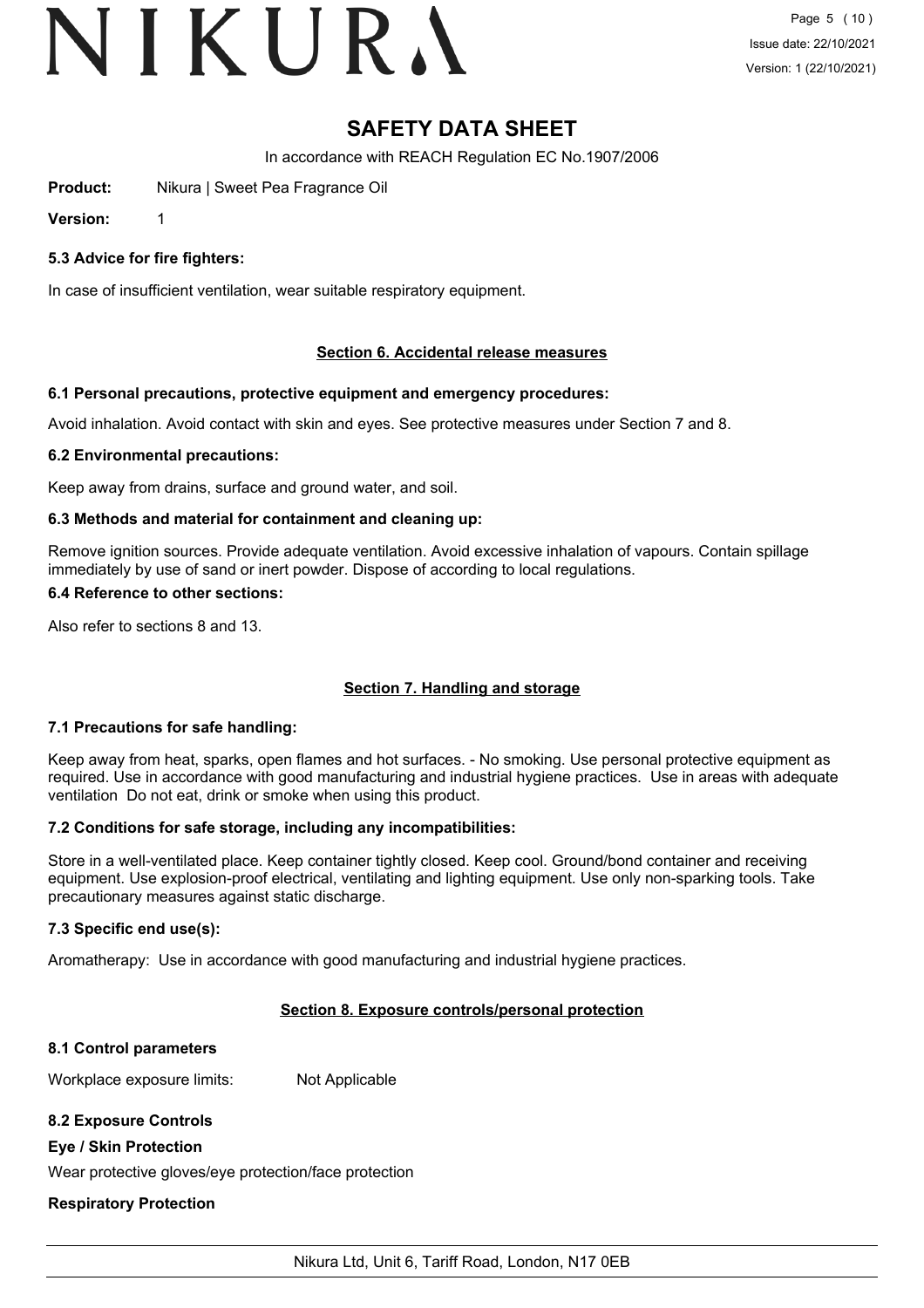### **SAFETY DATA SHEET**

In accordance with REACH Regulation EC No.1907/2006

**Product:** Nikura | Sweet Pea Fragrance Oil

**Version:** 1

Under normal conditions of use and where adequate ventilation is available to prevent build up of excessive vapour, this material should not require special engineering controls. However, in conditions of high or prolonged use, or high temperature or other conditions which increase exposure, the following engineering controls can be used to minimise exposure to personnel: a) Increase ventilation of the area with local exhaust ventilation. b) Personnel can use an approved, appropriately fitted respirator with organic vapour cartridge or canisters and particulate filters. c) Use closed systems for transferring and processing this material.

Also refer to Sections 2 and 7.

#### **Section 9. Physical and chemical properties**

#### **9.1 Information on basic physical and chemical properties**

| Appearance:                                   | Not determined                               |
|-----------------------------------------------|----------------------------------------------|
| Odour:                                        | Not determined                               |
| <b>Odour threshold:</b>                       | Not determined                               |
| pH:                                           | Not determined                               |
| Melting point / freezing point:               | Not determined                               |
| Initial boiling point / range:                | Not determined                               |
| <b>Flash point:</b>                           | 100 °C                                       |
| <b>Evaporation rate:</b>                      | Not determined                               |
| Flammability (solid, gas):                    | Not determined                               |
| Upper/lower flammability or explosive limits: | Product does not present an explosion hazard |
| Vapour pressure:                              | Not determined                               |
| Vapour density:                               | Not determined                               |
| <b>Relative density:</b>                      | Not determined                               |
| Solubility(ies):                              | Not determined                               |
| Partition coefficient: n-octanol/water:       | Not determined                               |
| Auto-ignition temperature:                    | Not determined                               |
| <b>Decomposition temperature:</b>             | Not determined                               |
| <b>Viscosity:</b>                             | Not determined                               |
| <b>Explosive properties:</b>                  | Not expected                                 |
| <b>Oxidising properties:</b>                  | Not expected                                 |
|                                               |                                              |

**9.2 Other information:** None available

#### **Section 10. Stability and reactivity**

#### **10.1 Reactivity:**

Presents no significant reactivity hazard, by itself or in contact with water.

#### **10.2 Chemical stability:**

Good stability under normal storage conditions.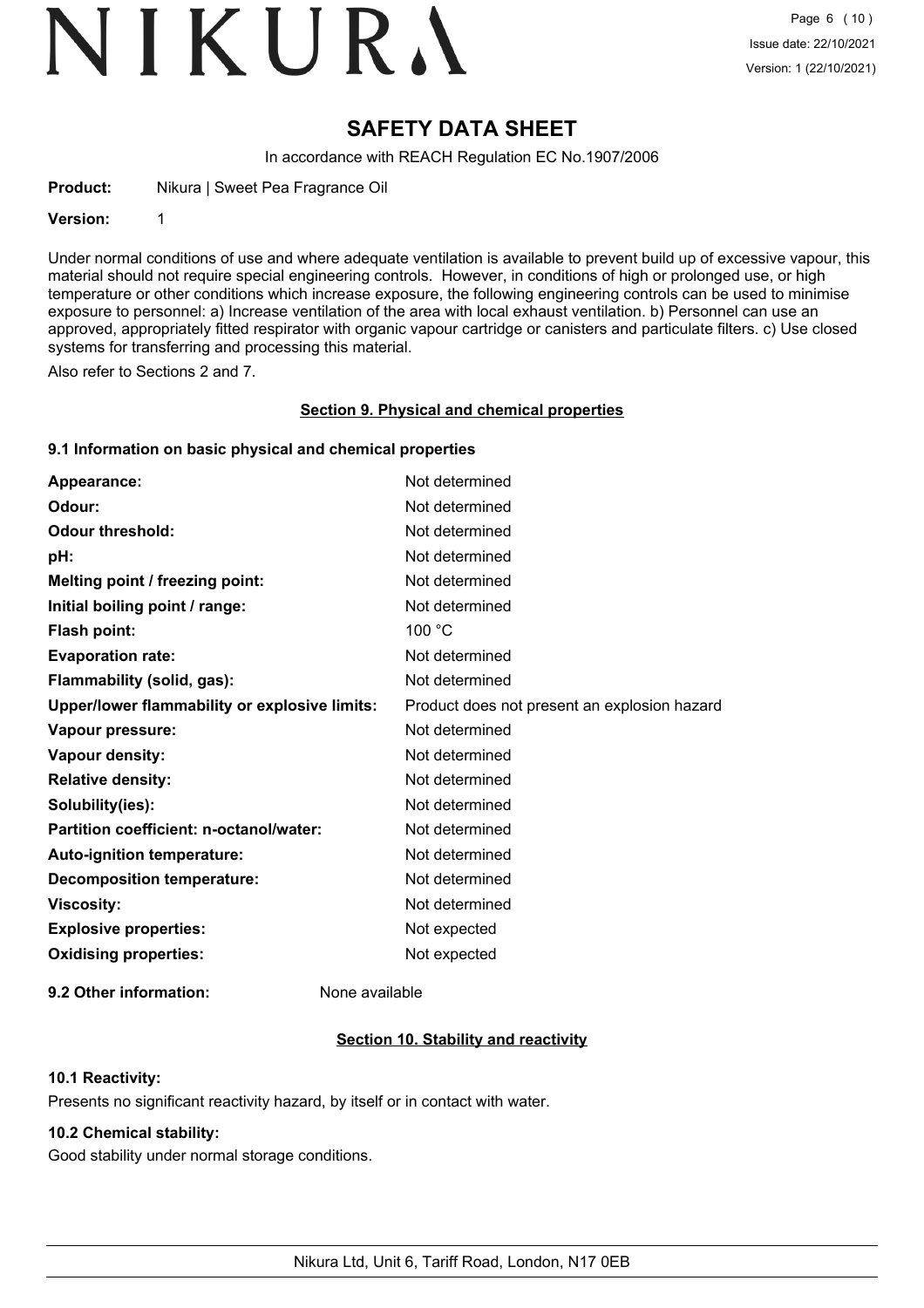### **SAFETY DATA SHEET**

In accordance with REACH Regulation EC No.1907/2006

**Product:** Nikura | Sweet Pea Fragrance Oil

**Version:** 1

**10.3 Possibility of hazardous reactions:**

Not expected under normal conditions of use.

#### **10.4 Conditions to avoid:**

Avoid extreme heat.

#### **10.5 Incompatible materials:**

Avoid contact with strong acids, alkalis or oxidising agents.

#### **10.6 Hazardous decomposition products:**

Not expected.

#### **Section 11. Toxicological information**

#### **11.1 Information on toxicological effects**

This mixture has not been tested as a whole for health effects. The health effects have been calculated using the methods outlined in Regulation (EC) No 1272/2008 (CLP).

| <b>Acute Toxicity:</b>                    | Based on available data the classification criteria are not met. |
|-------------------------------------------|------------------------------------------------------------------|
| <b>Acute Toxicity Oral</b>                | 4629                                                             |
| <b>Acute Toxicity Dermal</b>              | >5000                                                            |
| <b>Acute Toxicity Inhalation</b>          | Not Available                                                    |
| <b>Skin corrosion/irritation:</b>         | Skin Corrosion / Irritation Category 2                           |
| Serious eye damage/irritation:            | Eye Damage / Irritation Category 2                               |
| <b>Respiratory or skin sensitisation:</b> | Sensitization - Skin Category 1                                  |
| Germ cell mutagenicity:                   | Based on available data the classification criteria are not met. |
| <b>Carcinogenicity:</b>                   | Based on available data the classification criteria are not met. |
| <b>Reproductive toxicity:</b>             | Toxic to Reproduction Category 2                                 |
| <b>STOT-single exposure:</b>              | Based on available data the classification criteria are not met. |
| <b>STOT-repeated exposure:</b>            | Based on available data the classification criteria are not met. |
| <b>Aspiration hazard:</b>                 | Based on available data the classification criteria are not met. |

#### **Information about hazardous ingredients in the mixture**

| Ingredient                             | CAS       | EC               | LD50/ATE Oral | LD50/ATE<br>Dermal | LC50/ATE<br>Inhalation | <b>LC50</b><br>Route |
|----------------------------------------|-----------|------------------|---------------|--------------------|------------------------|----------------------|
| Allyl<br><i>c</i> yclohexanepropionate | 2705-87-5 | $ 220 - 292 - 5$ | 480           | 1600               |                        | ∣Not<br>lavailable   |

Refer to Sections 2 and 3 for additional information.

#### **Section 12. Ecological information**

#### **12.1 Toxicity:**

Very toxic to aquatic life.

Toxic to aquatic life with long lasting effects. **12.2 Persistence and degradability:** Not available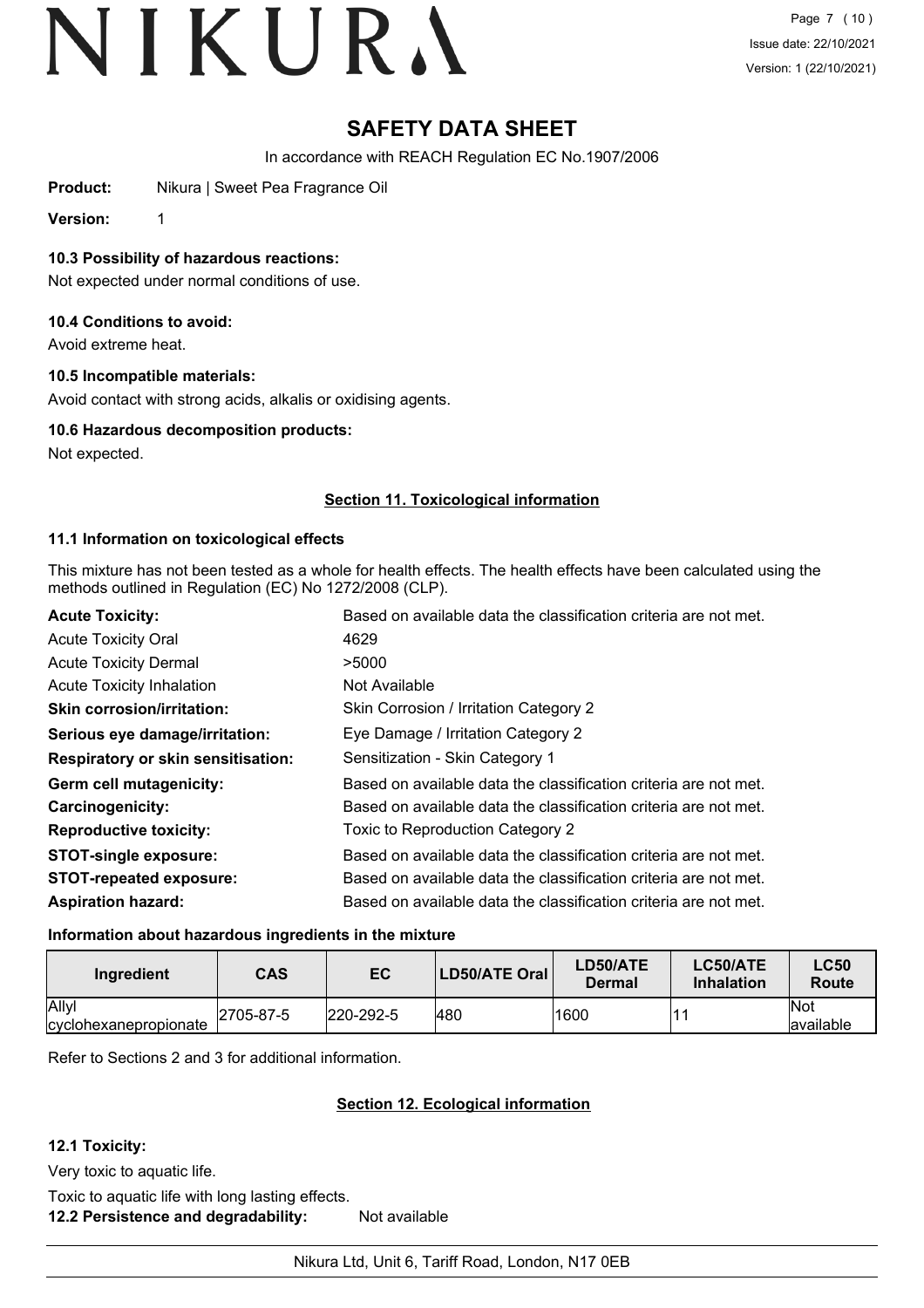### **SAFETY DATA SHEET**

In accordance with REACH Regulation EC No.1907/2006

**Product:** Nikura | Sweet Pea Fragrance Oil

**Version:** 1

- **12.3 Bioaccumulative potential:** Not available
- **12.4 Mobility in soil:** Not available
- **12.5 Results of PBT and vPvB assessment:**

This substance does not meet the PBT/vPvB criteria of REACH, annex XIII.

**12.6 Other adverse effects:** Not available

#### **Section 13. Disposal considerations**

#### **13.1 Waste treatment methods:**

Dispose of in accordance with local regulations. Avoid disposing into drainage systems and into the environment. Empty containers should be taken to an approved waste handling site for recycling or disposal.

#### **Section 14. Transport information**

| 14.1 UN number:                    | UN3082                                                                                                                                                                                                                                                                                                                                                                                                                                                       |
|------------------------------------|--------------------------------------------------------------------------------------------------------------------------------------------------------------------------------------------------------------------------------------------------------------------------------------------------------------------------------------------------------------------------------------------------------------------------------------------------------------|
| 14.2 UN Proper Shipping Name:      | ENVIRONMENTALLY HAZARDOUS SUBSTANCE, LIQUID, N.O.S.<br>$(1,3,4,6,7,8$ -Hexahydro-4,6,6,7,8,8-hexamethylcyclopenta-gamma-2-<br>benzopyran, Allyl cyclohexanepropionate)                                                                                                                                                                                                                                                                                       |
| 14.3 Transport hazard class(es):   | 9                                                                                                                                                                                                                                                                                                                                                                                                                                                            |
| <b>Sub Risk:</b>                   |                                                                                                                                                                                                                                                                                                                                                                                                                                                              |
| 14.4. Packing Group:               | Ш                                                                                                                                                                                                                                                                                                                                                                                                                                                            |
| <b>14.5 Environmental hazards:</b> | This is an environmentally hazardous substance.                                                                                                                                                                                                                                                                                                                                                                                                              |
| 14.6 Special precautions for user: | None additional                                                                                                                                                                                                                                                                                                                                                                                                                                              |
|                                    | $\mathcal{L} = \mathcal{L} = \mathcal{L} = \mathcal{L} = \mathcal{L} = \mathcal{L} = \mathcal{L} = \mathcal{L} = \mathcal{L} = \mathcal{L} = \mathcal{L} = \mathcal{L} = \mathcal{L} = \mathcal{L} = \mathcal{L} = \mathcal{L} = \mathcal{L} = \mathcal{L} = \mathcal{L} = \mathcal{L} = \mathcal{L} = \mathcal{L} = \mathcal{L} = \mathcal{L} = \mathcal{L} = \mathcal{L} = \mathcal{L} = \mathcal{L} = \mathcal{L} = \mathcal{L} = \mathcal{L} = \mathcal$ |

**14.7 Transport in bulk according to Annex II of MARPOL73/78 and the IBC Code:**

Not applicable

#### **Section 15. Regulatory information**

#### **15.1 Safety, health and environmental regulations/legislation specific for the substance or mixture** None additional

#### **15.2 Chemical Safety Assessment**

A Chemical Safety Assessment has not been carried out for this product.

#### **Section 16. Other information**

| <b>Concentration % Limits:</b>  | EH A1=80.14% EH C2=19.03% EH C3=1.88% EH C4=37.39% SCI 2=30.<br>73% EDI 2=55.83% SS 1=13.40% REP 2=40.20% |
|---------------------------------|-----------------------------------------------------------------------------------------------------------|
| <b>Total Fractional Values:</b> | EH A1=1.25 EH C2=5.25 EH C3=53.18 EH C4=2.67 SCI 2=3.25 EDI 2=1.<br>79 SS 1=7.46 REP 2=2.49               |
| Key to revisions:               |                                                                                                           |

Not applicable

#### **Key to abbreviations:**

| Ð<br>M |  |  |
|--------|--|--|
|        |  |  |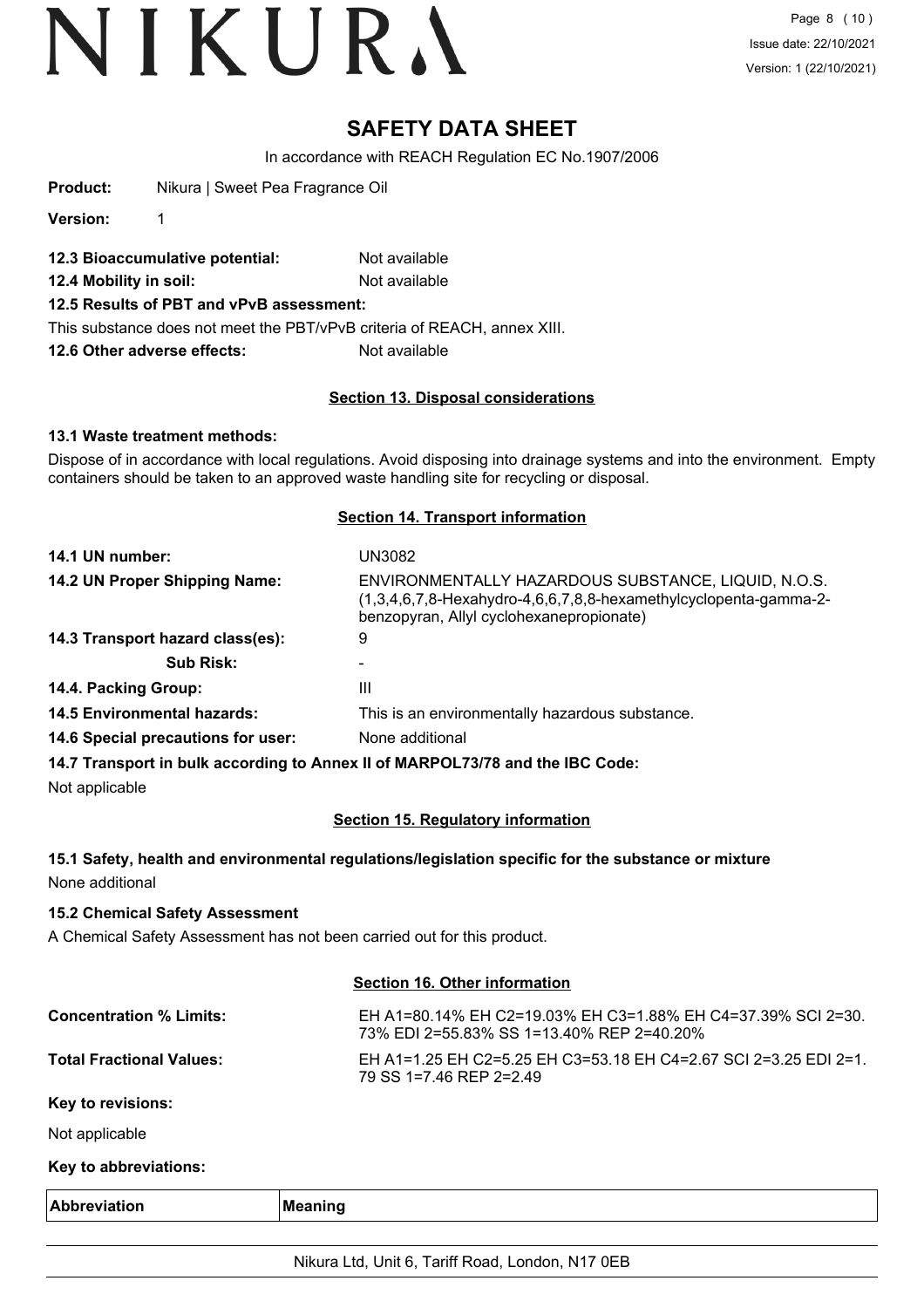### **SAFETY DATA SHEET**

In accordance with REACH Regulation EC No.1907/2006

| <b>Product:</b> |  | Nikura   Sweet Pea Fragrance Oil |  |
|-----------------|--|----------------------------------|--|
|-----------------|--|----------------------------------|--|

#### **Version:** 1

| Acute Tox. 4      | Acute Toxicity - Oral Category 4                                                                           |  |
|-------------------|------------------------------------------------------------------------------------------------------------|--|
| Acute Tox. 4      | Acute Toxicity - Dermal Category 4                                                                         |  |
| Acute Tox. 4      | Acute Toxicity - Inhalation Category 4                                                                     |  |
| Aquatic Acute 1   | Hazardous to the Aquatic Environment - Acute Hazard Category 1                                             |  |
| Aquatic Chronic 1 | Hazardous to the Aquatic Environment - Long-term Hazard Category 1                                         |  |
| Aquatic Chronic 2 | Hazardous to the Aquatic Environment - Long-term Hazard Category 2                                         |  |
| Aquatic Chronic 3 | Hazardous to the Aquatic Environment - Long-term Hazard Category 3                                         |  |
| Asp. Tox 1        | <b>Aspiration Hazard Category 1</b>                                                                        |  |
| Eye Irrit. 2      | Eye Damage / Irritation Category 2                                                                         |  |
| Flam. Liq. 3      | Flammable Liquid, Hazard Category 3                                                                        |  |
| H226              | Flammable liquid and vapour.                                                                               |  |
| H302              | Harmful if swallowed.                                                                                      |  |
| H304              | May be fatal if swallowed and enters airways.                                                              |  |
| H312              | Harmful in contact with skin.                                                                              |  |
| H315              | Causes skin irritation.                                                                                    |  |
| H317              | May cause an allergic skin reaction.                                                                       |  |
| H319              | Causes serious eye irritation.                                                                             |  |
| H332              | Harmful if inhaled.                                                                                        |  |
| H361              | Suspected of damaging fertility or the unborn child (exposure route).                                      |  |
| H400              | Very toxic to aquatic life.                                                                                |  |
| H410              | Very toxic to aquatic life with long lasting effects.                                                      |  |
| H411              | Toxic to aquatic life with long lasting effects.                                                           |  |
| H412              | Harmful to aquatic life with long lasting effects.                                                         |  |
| P202              | Do not handle until all safety precautions have been read and understood.                                  |  |
| P210              | Keep away from heat, sparks, open flames and hot surfaces. - No smoking.                                   |  |
| P233              | Keep container tightly closed.                                                                             |  |
| P240              | Ground/bond container and receiving equipment.                                                             |  |
| P241              | Use explosion-proof electrical, ventilating and lighting equipment.                                        |  |
| P242              | Use only non-sparking tools.                                                                               |  |
| P243              | Take precautionary measures against static discharge.                                                      |  |
| P261              | Avoid breathing vapour or dust.                                                                            |  |
| P <sub>264</sub>  | Wash hands and other contacted skin thoroughly after handling.                                             |  |
| P270              | Do not eat, drink or smoke when using this product.                                                        |  |
| P <sub>271</sub>  | Use only outdoors or in a well-ventilated area.                                                            |  |
| P272              | Contaminated work clothing should not be allowed out of the workplace.                                     |  |
| P273              | Avoid release to the environment.                                                                          |  |
| P <sub>280</sub>  | Wear protective gloves/eye protection/face protection.                                                     |  |
| P301/310          | IF SWALLOWED: Immediately call a POISON CENTER or doctor/physician.                                        |  |
| P301/312          | IF SWALLOWED: call a POISON CENTER or doctor/physician if you feel unwell.                                 |  |
| P302/352          | IF ON SKIN: Wash with plenty of soap and water.                                                            |  |
| P303/361/353      | IF ON SKIN (or hair): Remove/take off immediately all contaminated clothing. Rinse skin with water/shower. |  |
| P304/340          | IF INHALED: Remove victim to fresh air and keep at rest in a position comfortable for breathing.           |  |
|                   |                                                                                                            |  |